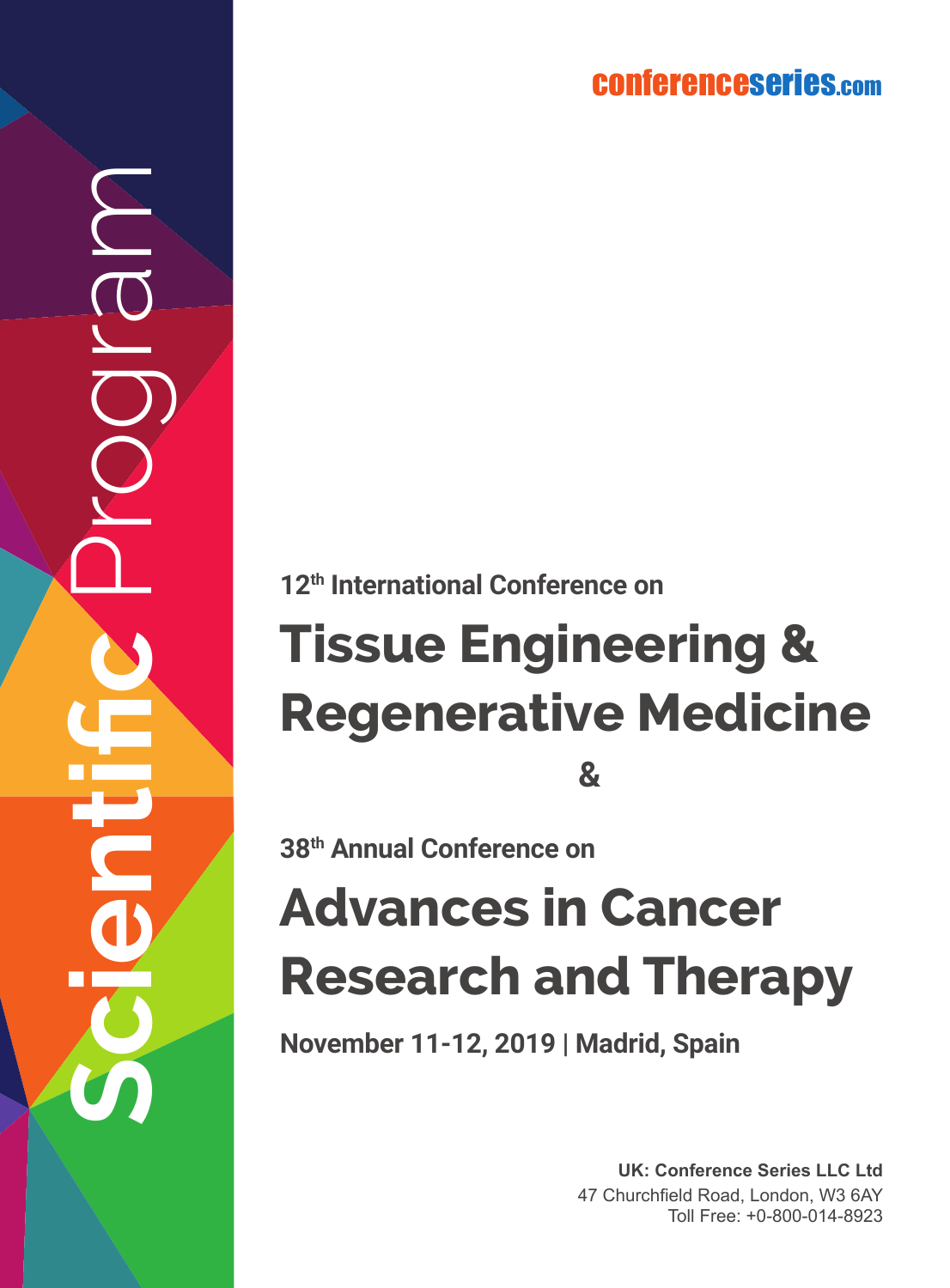

**November 11, 2019** Meeting Hall: **AYALA**

**09:00-10:00 Registrations**

## Opening Ceremony **10:00-10:20**

#### **Pleanary Session**

**10:20-10:30 Introduction**

**10:30-11:10 for cardiovascular stents Title: In vitro study in functional coatings of biodegradable magnesium-zinc-zirconium alloy Li Han Lin,** National Cheng Kung University, Taiwan

**Group Photo, Networking & Refreshments 11:10-11:30 @ Foyer**

**11:30-12:10 Title: Novel wound dressings containing magnesium Ions Ying-Jhen Huang,** National Cheng Kung University, Taiwan

**Sessions: Stem Cell Engineering (SCE) | Tissue Engineering and 3D Printing | Biochips & Tissue Chips | Cancer Stem Cells | Chemotherapy | Tissue Regeneration | Advances in Stem Cell | Cancer Therapy | Cancer Research | Cancer Biology | Cancer Metastasis**

**Chair: Tarek K Motawi,** Cairo University, Cairo, Egypt

#### **Introduction**

**12:10-12:40 metabolic phenotype Title: Protein kinase CK2 targeting is a multipotential strategy to counteract tumor Maria Ruzzene,** University of Padova, Italy

**12:40-13:10 for** *in vivo* **test Title: Bio-osteochondral scaffold stress distribution analysis through finite element method Ming Jian,** Secondary School of Nankai, China

**Lunch Break 13:10-14:10 @ Hotel Restaurant** 



**14:40-15:10 Title: Effects of modified Graphene oxide on nervous tissue regeneration Ayda Yari Ilkhchi,** Azerbaijan Shahid Madani University, Iran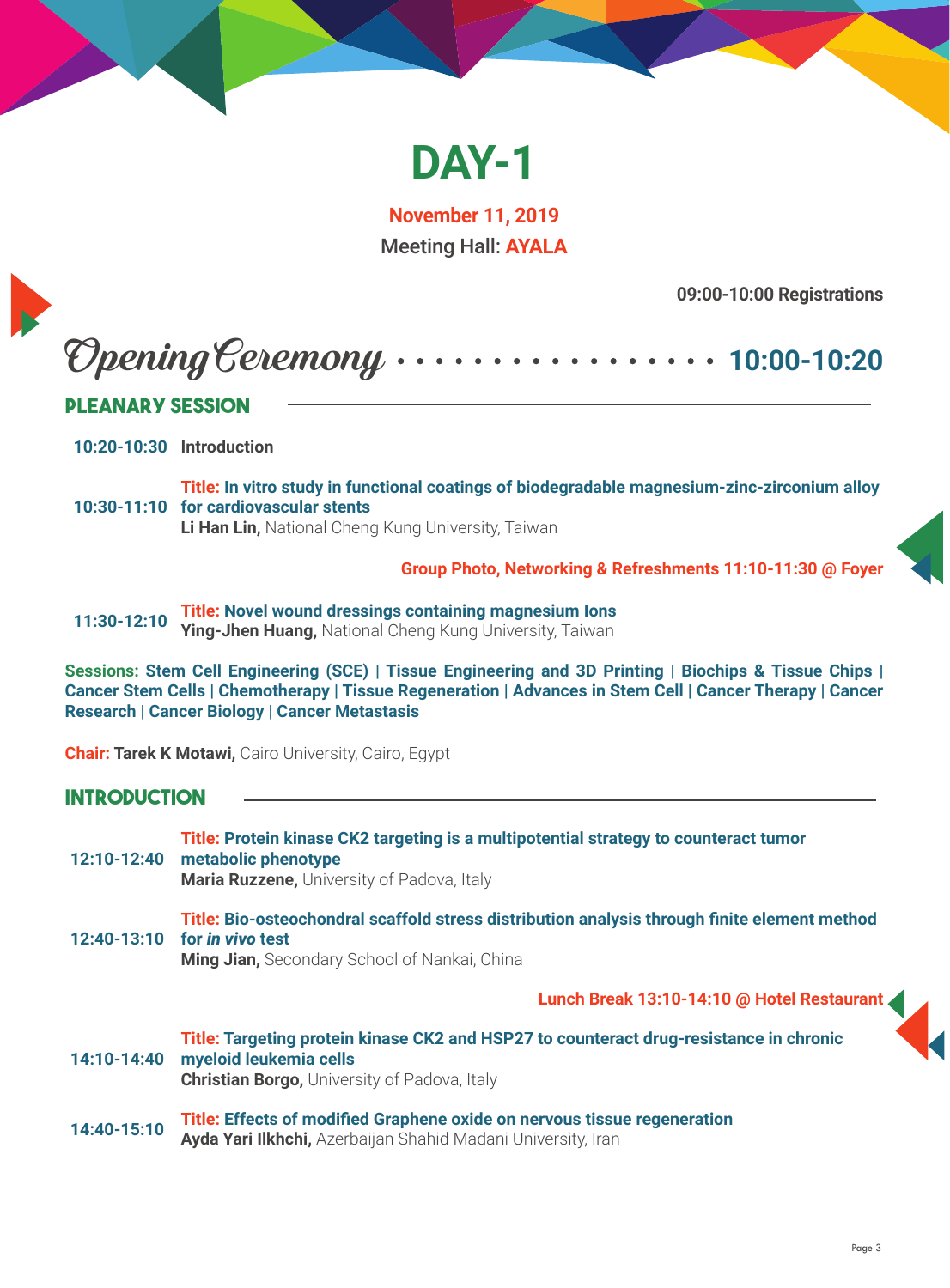#### **Poster Presentations 15:10-16:00 @ Foyer**

**Poster Judge: Li Han Lin,** National Cheng Kung University, Taiwan

| RMCT01 | Title: Morphological evaluation of tissue reaction to subcutaneous implantation of<br>decellularized rat heart and lung matrices<br>A S Sotnichenko, University of the Ministry of Healthcare of the Russian Federation, Russia |
|--------|---------------------------------------------------------------------------------------------------------------------------------------------------------------------------------------------------------------------------------|
| RMCT02 | Title: Reduced cell division control protein 42 activity compromises hematopoiesis-<br>supportive function of Fanconi anemia mesenchymal stromal cells<br>Jian Xu, Sun Yat-sen University, China                                |
| RMCT03 | Title: Efficiency of olfactory mucosa cell combination in the treatment of the spinal cord<br><b>injuries</b><br>Stepanova O V, National Medical Research Center for Psychiatry and Narcology, Russia                           |
| RMCT04 | Title: Chemomodulatory effect of betanin against paracetamol and diclofenac induced<br>neurotoxicity and endocrine disruption in rats<br>Tarek K Motawi, Cairo University, Cairo, Egypt                                         |
| RMCT05 | Title: Development of method for obtaining the dermal extracellular matrix<br>A S Sotnichenko, University of the Ministry of Healthcare of the Russian Federation, Russia                                                       |
| RMCT06 | Title: Study of the prognostic factors of the biochemical relapse of prostate cancer treated<br>by radiotherapy conforming at the EHS in oncology Emir Abdelkader of Oran<br>Taleb Lotfi, University Oran, Algeria              |
| RMCT07 | Title: Exploration of the FLT3-ITD mutation in acute myeloid leukemia patients in the<br>western Algerian population<br>Wefa Boughrara, Higher School of Biological Sciences of Oran (ESSBO), Algeria                           |
| RMCT08 | Title: A stool microRNA panel to identify individuals with high risk for CRC in residual<br>samples of fecal immunochemical test<br><b>Chia-Chun Chen, Chang Gung University, Taiwan</b>                                        |
| RMCT09 | Title: Classification of gastric cancer samples according to protein expression and MSI<br>status based algorithm<br>Lilia Matei, Stefan S Nicolau Institute of Virology, Romania                                               |
| RMCT10 | Title: Plasma level of COL10A1 is associated with tumor stage and survival in patients with<br>gastric cancer<br><b>Laura Georgiana Necula, Stefan S Nicolau Institute of Virology, Romania</b>                                 |
| RMCT11 | Title: Bioactive phenolic glycosides from the aerial parts of Stipagrostis plumosa (L.) Munro<br>ex T. Anderson family Poaceae<br>Majed Bawazeer, University of the West of Scotland, UK                                        |
|        | Networking & Refreshments 16:00-16:20 @ Foyer                                                                                                                                                                                   |

#### **Panel Discussion**